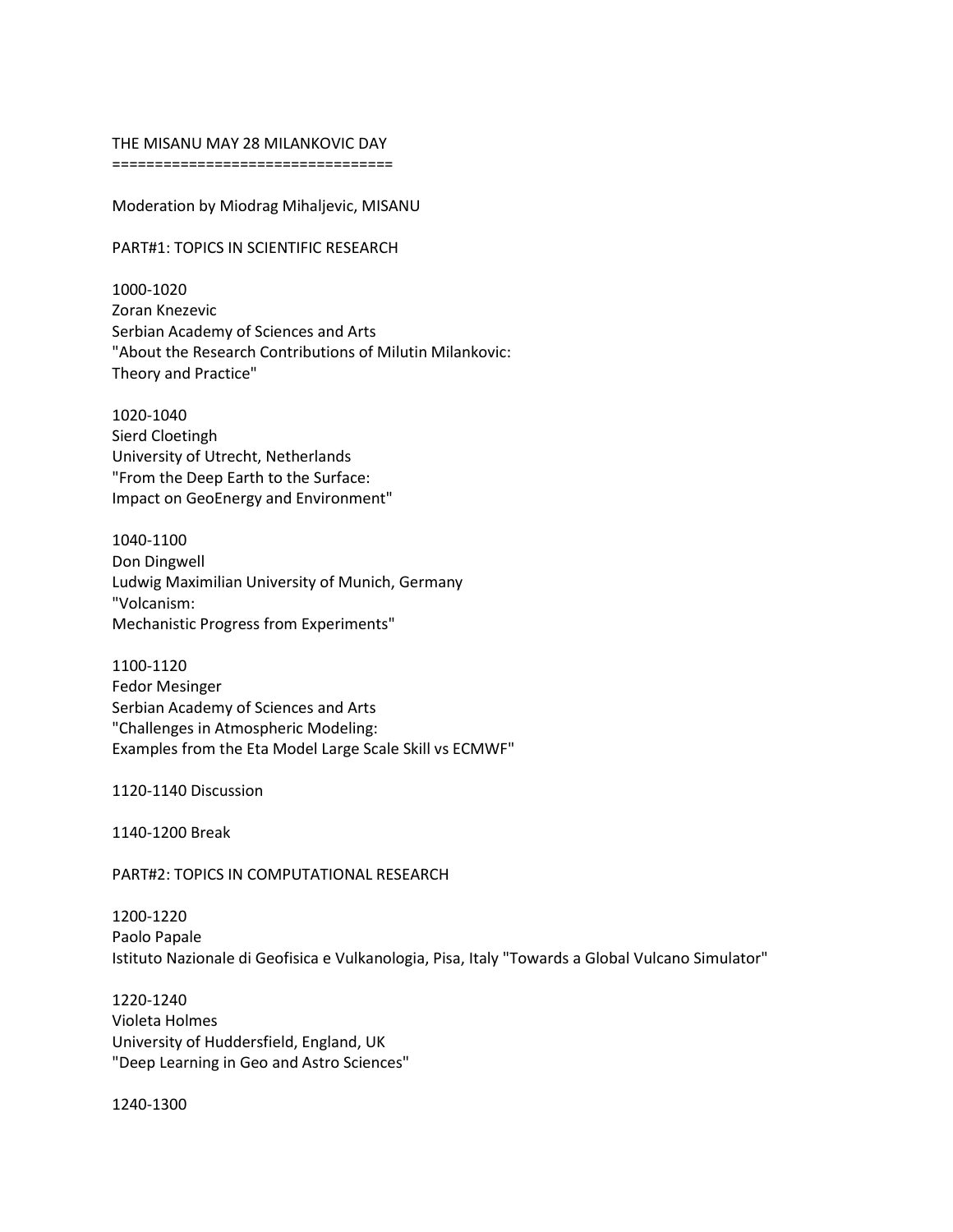Veljko Milutinovic University of Indiana, Bloomington, USA "DataFlow SuperComputing: Essence and Applications"

1300-1320 Computational Research of Young Talents in Serbia

Milos Kotlar ABB, Zurich, Switzerland "TensorCalculus on DataFlow for Geo and Astro Sciences"

Zoran Babovic ICEF, University of Belgrade, Serbia "WSNs and IoT for Advanced Reserch"

Luka Ilic Institute of Physics, Belgrade "Dust Regional Atmospheric Model"

Mihailo Savic Institute of Physics, Belgrade "Atmospheric Effects on Cosmic Ray Muons|

1320-1340 Discussion

1340 FINAL WORD FROM MISANU AND THE END OF EVENT BY 1400

======================================================== SERIJA PREDAVANJA POSVECENIH LIKU I DELU MILUTINA MILANKOVICA

Predsedavajuci: Miodrag Mihaljevic, MISANU

PART#1: NAUCNO-ISTRAZIVACKE TEME

1000-1020 Zoran Knezevic Srpska Akademija Nauka i Umetnosti "O naucnim rezultatima Milutina Milankovica: Teorija i praksa"

1020-1040 Sird Kloting (Sierd Cloetingh) Univerzitet u Utrehtu, Holandija (University of Utrecht, Netherlands) "Planeta Zemlja - od najvecih dubina do povrsine: Geo energija i prirodno okruzenje"

1040-1100 Don Dingvel (Don Dingwell)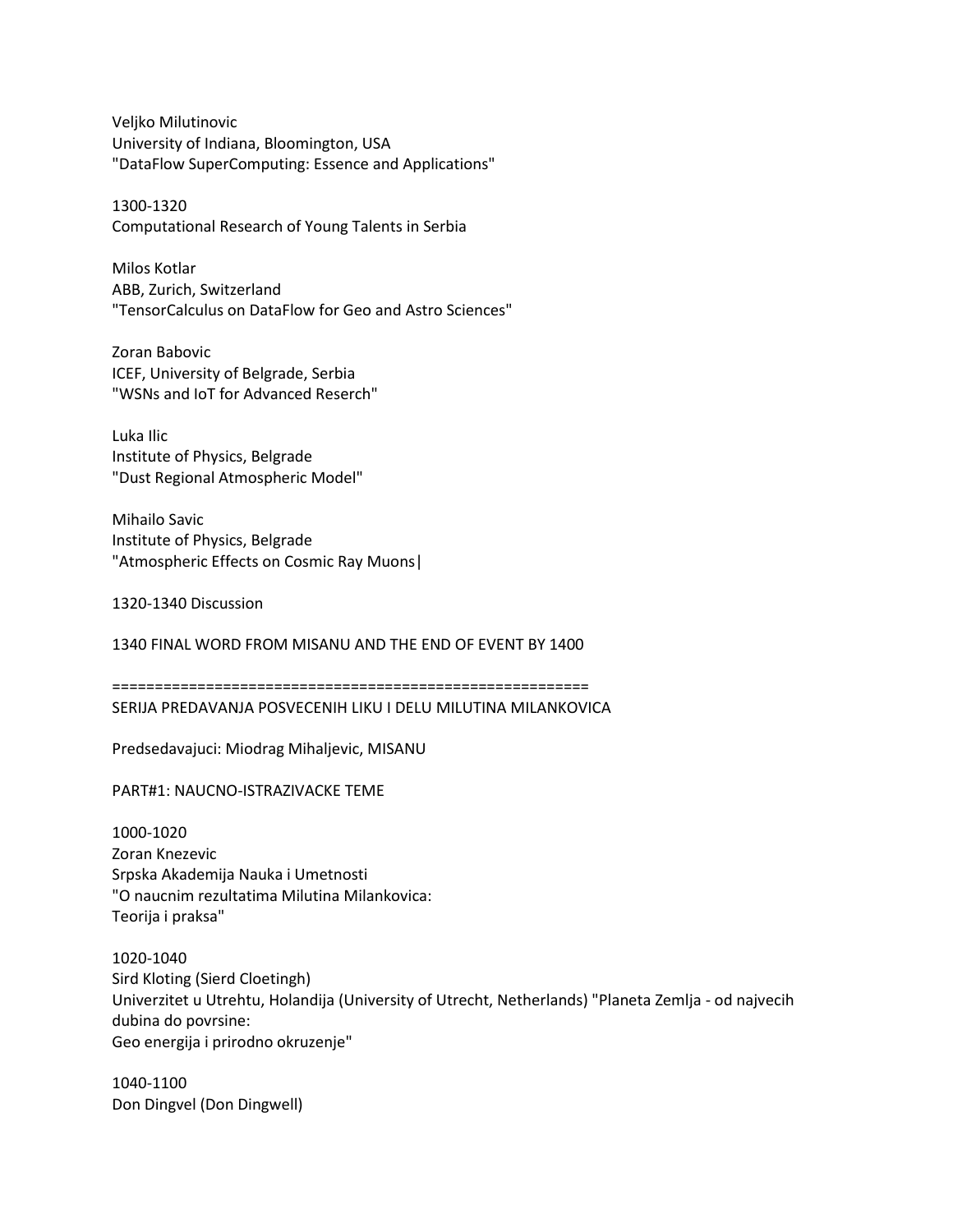Univerzitet u Minhenu, Nemacka (Ludwig Maximilian University of Munich, Germany) "Vulkanistika: Razvoj mehanistike iz eksperimenata"

1100-1120 Fedor Mesinger Srpska Akademija Nauka i Umetnosti "Izazovi kod atmosferskog modelovanja: Primeri iz Eta modela u odnosu na ECMWC"

1120-1140 Diskusija

1140-1200 Pauza

PART#2: TEME IZ DOMENA INFORMATICKI-ORIJENTISANIH ISTRAZIVANJA

1200-1220 Paolo Papale Nacionalni institut za geofiziku i vulkanologiju, Piza, Italija "Istrazivanja koja vode ka globalnom simulatoru vulkana"

1220-1240 Violeta Holmes Univerzitet u Hadersfildu, Engleska, Ujedinjeno Kraljevstvo "Duboko ucenje u geo and astro naukama"

1240-1300 Veljko Milutinovic Univerzitet drzave Indijane, Blumington, SAD "DataFlow racunari"

1300-1320 ISTRAZIVANJA MLADIH U SRBIJI

Milos Kotlar ETF, Beograd "Tenzori na DataFlow racunarima za geo and astro aplikacije"

Zoran Babovic ICEF, Beograd "WSNs i IoT"

Luka Ilic Institut za fiziku, Beograd Model atmosferskog ciklusa pustinjskog aerosola

Mihailo Savic Institut za fiziku, Beograd "Modelovanje uticaja atmosfere na mionsku komponentu kosmičkog zračenja"